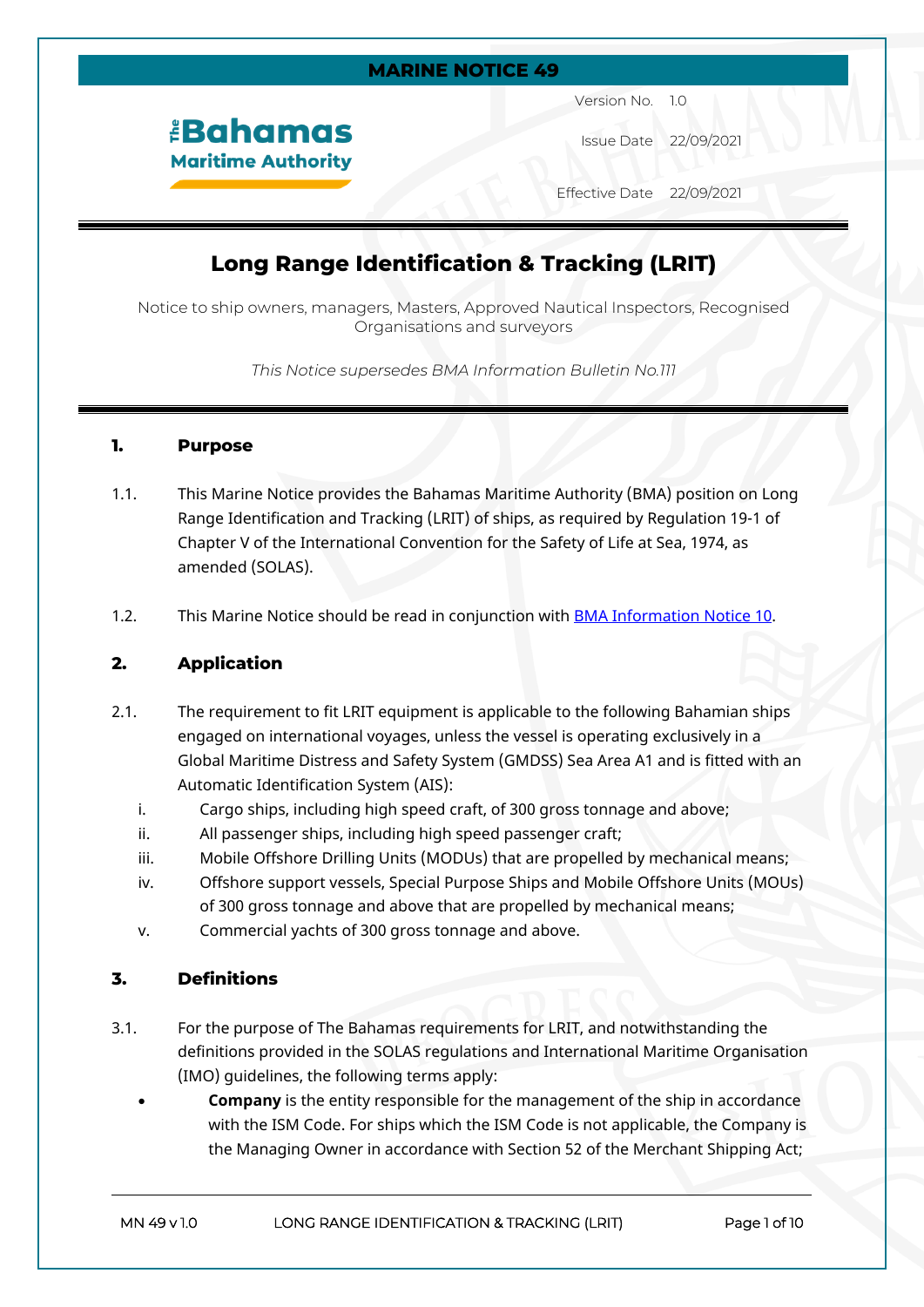

- **Conformance test result** is the document that is issued by the Authorised Testing ASP outlining the results of the conformance test. This document is provided to the BMA in order to obtain a Conformance Test Report (CTR);
- **Conformance Test Report (CTR)** is the document issued by the BMA to certify that the LRIT equipment has successfully completed a conformance test;
- **Gross tonnage** is the tonnage measured in accordance with the International Convention on Tonnage Measurement of Ships 1969;
- **GMDSS** is the Global Maritime Distress and Safety System;
- **International voyage** is a voyage that is outside the territorial waters of The Bahamas and between two or more countries, which may include a voyage between a port/location in The Bahamas and another country;
- **Recognised ASP** means an Application Service Provider which has been recognised by The Bahamas in accordance with the provisions of paragraphs 5.1.1 and 5.1.2 of IMO Maritime Safety Committee (MSC) Resolution MSC.263(84) Revised performance standards and functional requirements for the long range identification and tracking of ships;
- **Ship** means any ship, unit or vessel registered under the Merchant Shipping Act.

## **4. The Bahamas LRIT Data Centre**

- 4.1. The Bahamas national data centre is managed on behalf of the BMA by Fulcrum Maritime Systems Ltd. (www.fulcrum-maritime.com). Fulcrum is also authorised as The Bahamas Recognised Application Service Provider (Recognised ASP) to perform the functions in accordance with the current LRIT performance standards and functional requirements.
- 4.2. All applicable Bahamian ships will be integrated into The Bahamas LRIT Data Centre, subject to a satisfactory conformance test of the shipborne LRIT equipment.
- 4.3. The BMA will notify the Company of any failure of the Recognised ASP, Communication Service Provider (CSP), Bahamas LRIT Data Centre or any other circumstances that will affect the transmission of LRIT information from the ship. The Master shall record such notifications in the ship's Official Log Book.

## **5. Shipborne LRIT Equipment & Requirement for Conformance Testing**

- 5.1. Companies may utilise any equipment to transmit LRIT information, provided that the equipment:
	- i. demonstrates compliance with the requirements of Regulations 19-1.6 and 19-1.7 of SOLAS Chapter V, and the revised performance standards as referenced in IMO MSC Circular MSC.1/Circ.1307 Guidance on the survey and certification of compliance of ships with the requirement to transmit LRIT information; and
	- ii. has undergone a satisfactory conformance test.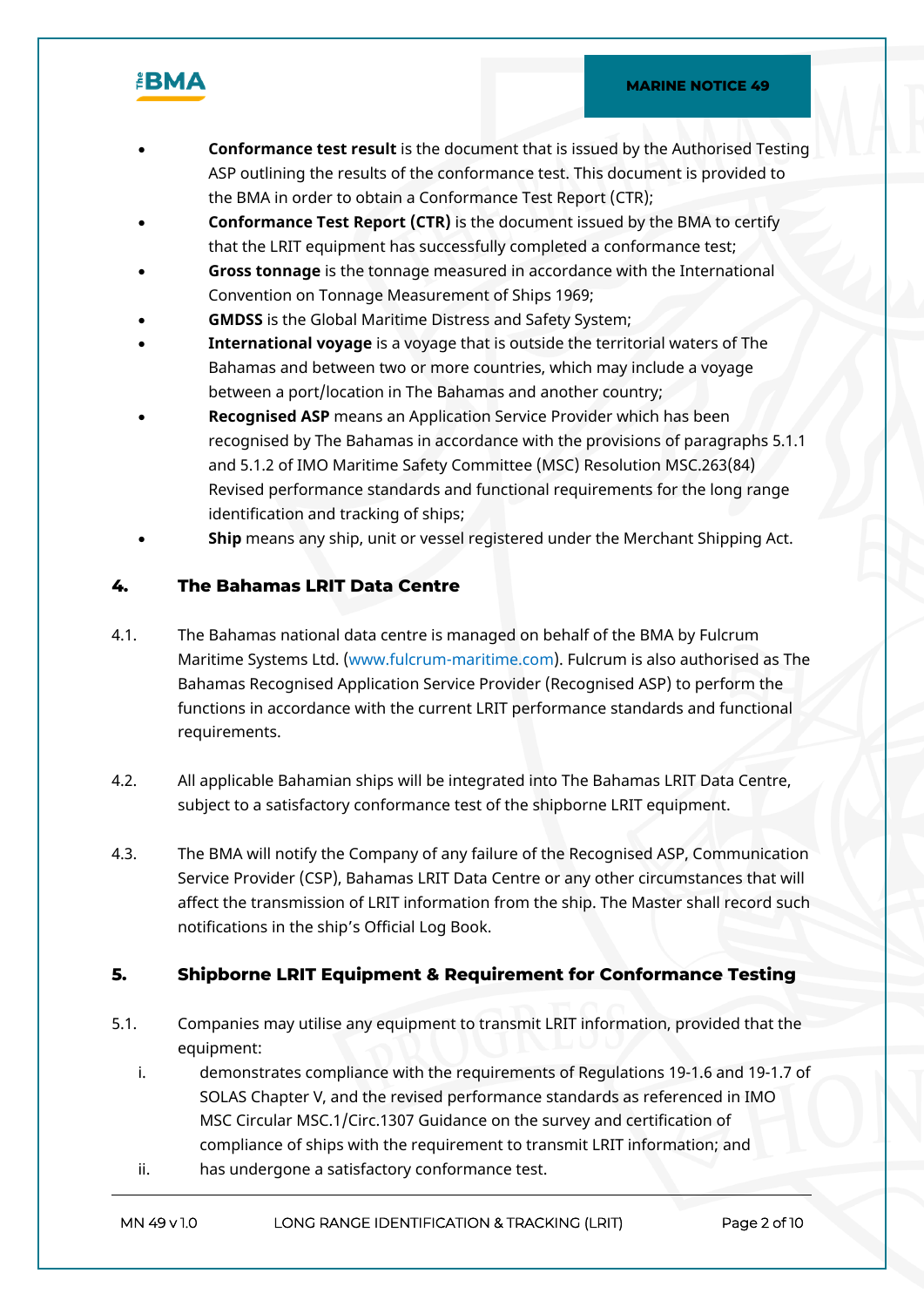

- 5.2 A conformance test is required for all shipborne LRIT equipment in order to ensure that the equipment, as fitted on board, complies with the provisions of Regulation 19- 1.6 of SOLAS Chapter V and the current LRIT performance standards and functional requirements.
- 5.3 The conformance test shall be conducted by one of the Bahamas authorised Testing Application Service Provider (Testing ASP) as outlined in BMA Information Notice 10.
- 5.4 The conformance test shall be conducted taking into consideration the criteria noted in paragraph 5.2 and in accordance with the provisions of Regulation 19-1.4.1 of SOLAS Chapter V.
- 5.5 Where the LRIT equipment is being used for another function, e.g., ship security alert system (SSAS) or GMDSS transmission, the equipment shall also comply with the relevant performance standards relating to that function.
- 5.6 Where existing GMDSS equipment is used for the purpose of transmitting LRIT information and where, for the purpose of complying with the requirements of Regulation 15.6 of SOLAS Chapter IV in relation to availability, duplicated equipment is provided, only one of the sets of duplicated equipment should be used for transmitting LRIT information.
- 5.7 Notwithstanding 5.6 above, if a ship is fitted with more than one set of shipborne equipment that is intended to be utilised for LRIT purposes and integrated into The Bahamas LRIT Data Centre, a satisfactory conformance test must be carried out and Conformance Test Report issued for each set of equipment.
- 5.8 The Conformance Test Report will be annotated to reflect that the LRIT equipment satisfies the applicable type approval and/or certification in accordance with the applicable requirements of:
	- IEC 60945/IEC 60945 Corr.1; and, if applicable
	- SOLAS IV/14 (i.e. where a terminal is approved for GMDSS functions); and, if applicable
	- SOLAS XI-2/6 (i.e. where a terminal is approved for SSAS functions).
- 5.9 Notwithstanding BMA Marine Notice 90, the Recognised Organisation shall advise the BMA of any other equipment that they have type approved in accordance with the provisions of SOLAS V/19-1.4 where the equipment has not been type approved as noted above.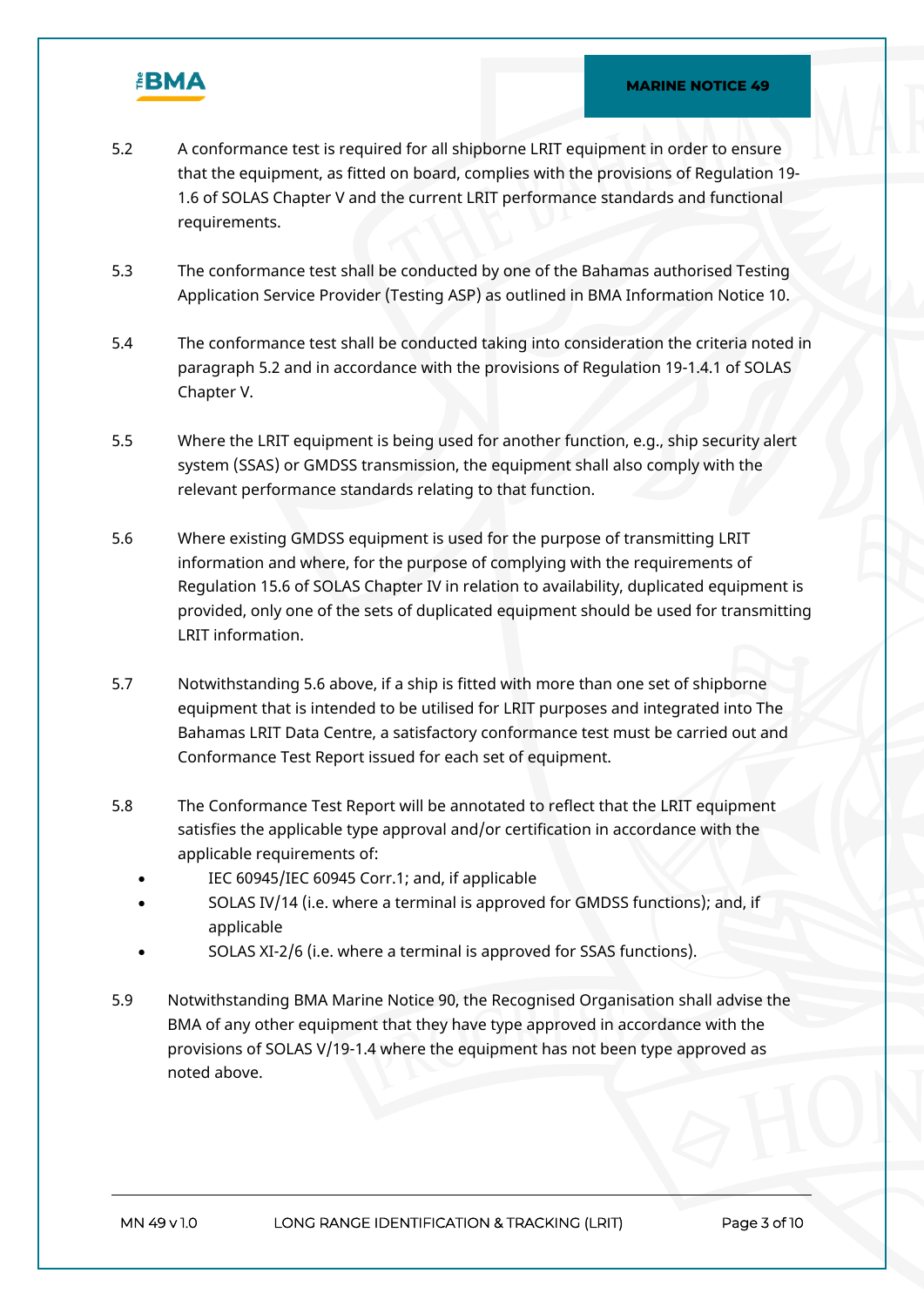

#### **6. Conformance Test reports – validity and amendments**

- 6.1. In accordance with the provisions of Sections 7.2, 7.3 and 10 of MSC.1/Circ.1307, the shipborne equipment is required to undergo a conformance test and a new Conformance Test Report is required to be issued where:
	- i. There are changes to the LRIT shipborne equipment;
	- ii. The LRIT shipborne equipment becomes unserviceable;
	- iii. The Bahamas has withdrawn authorisation to the Testing ASP that conducted the conformance test;
	- iv. The BMA has been notified by the Recognised ASP that the shipborne equipment is not operating within the parameters of the Conformance Test Report and/or in accordance with the LRIT performance standards;
	- v. The affected ship has transferred to the Bahamas flag and its Conformance Test Report has been issued by an ASP that is neither a Bahamas Recognised ASP nor a Bahamas Testing ASP;
	- vi. The ship is intended to operate outside the sea area noted on the Conformance Test Report.
- 6.2 The Conformance Test Report will also have to be re-issued where there are changes to the following information on the report:
	- i. Ship's details. Owners should note that any name change can only be affected after the authorisation by the Registrar in accordance with BMA registration requirements;
	- ii. Testing ASP.
- 6.3 The Testing ASP should submit the relevant information on conformance testing in the format specified by the BMA in accordance with conditions outlined in the agreement with the Testing ASP.

#### **7. Survey and Certification**

- 7.1. The Recognised Organisation shall ensure that ships/units have a valid conformance testing document on board during applicable surveys.
- 7.2. Where a Conformance Test Report is not available, the Recognised Organisation shall issue a condition or short term certificate valid for one (1) month pending provision of a valid Conformance Test Report.

For cargo ships of gross tonnage of 300 and above but of less than 500, compliance with the LRIT requirements should be verified by confirming that a valid Conformance Test Report is on board at annual surveys.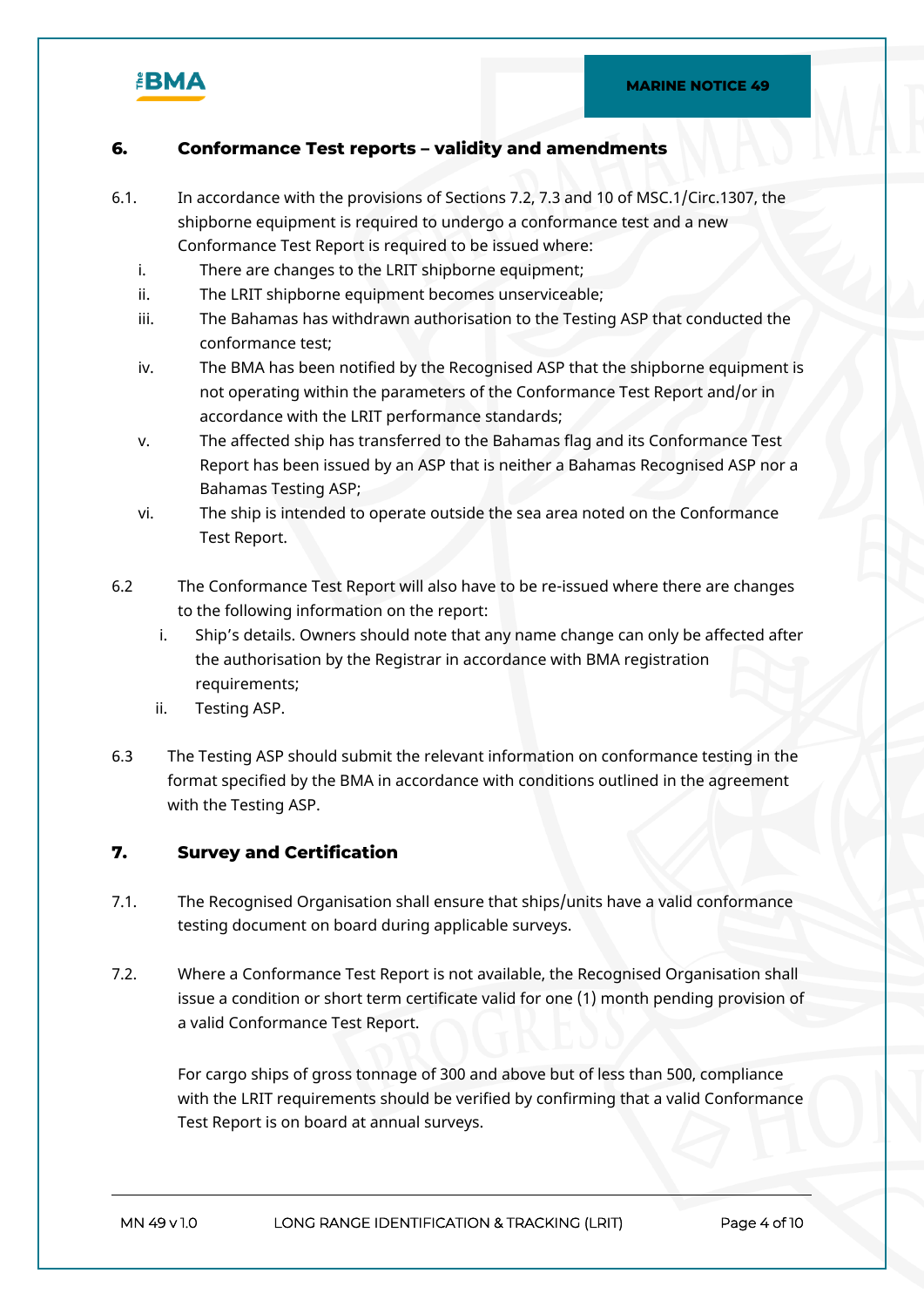

- 7.3. Where the radio related survey is carried out for an LRIT applicable ship and there is no Conformance Test Report on board, but the ship has a copy of the results of a satisfactory conformance test carried out by a Bahamas authorised Testing ASP, the Recognised Organisation shall issue a full term radio related certificate.
- 7.4. In the event that the radio related survey is carried out for an LRIT applicable ship and there is no Conformance Test Report on board, the existing radio related certificate should remain valid to the end of the survey window. If there is no documentary evidence to attest that efforts were made to carry out the conformance test, the Recognised Organisation should notify the body that issued the ISM Safety Management Certificate and the BMA.
- 7.5. In the event that the radio related survey is carried out for an LRIT applicable ship at the end of the survey window and there is no valid Conformance Test Report on board, the Recognised Organisation shall liaise with the BMA in order to determine the course of action.
- 7.6. The Testing ASP should submit the relevant information on conformance testing in accordance with conditions outlined in the Testing ASP agreement.
- 7.7. On completion of conformance testing, the Company should use the form contained in Appendix 1 to submit an application with:
	- i. a copy of the ship's certificate related to the radio related survey;
	- ii. ship radio licence (or application on Bahamas form R108); and
	- iii. applicable fee for the Conformance Test Report (and Ship Radio Licence if applicable) (see paragraph 15 below).
- 7.8. The BMA will issue the Conformance Test Report document which will be sent to the Company for forwarding to the ship.

#### **8. Exemptions and Equivalent Arrangements**

- 8.1. Ships that are operating exclusively in a GMDSS A1 sea area and are fitted with AIS are not required to install LRIT equipment; in such circumstances no exemption is required even where the vessel is engaged in International Voyages. However, such ships will require an exemption or equivalent arrangement if they engage in an international voyage outside the GMDSS A1 sea area.
- 8.2. In accordance with [BMA Information Bulletin No.8,](https://www.bahamasmaritime.com/wp-content/uploads/2021/03/BMA-Bulletin-08-Applications-For-Exemptions-from-or-Extensions-to-International-Convention-Requirements.pdf) ships specified in paragraphs 2.2 and 8.1 above which are not normally engaged in international voyages but are required to undertake a single international voyage, or which are re-positioning from a GMDSS sea area A1, should apply to the Recognised Organisation that issued the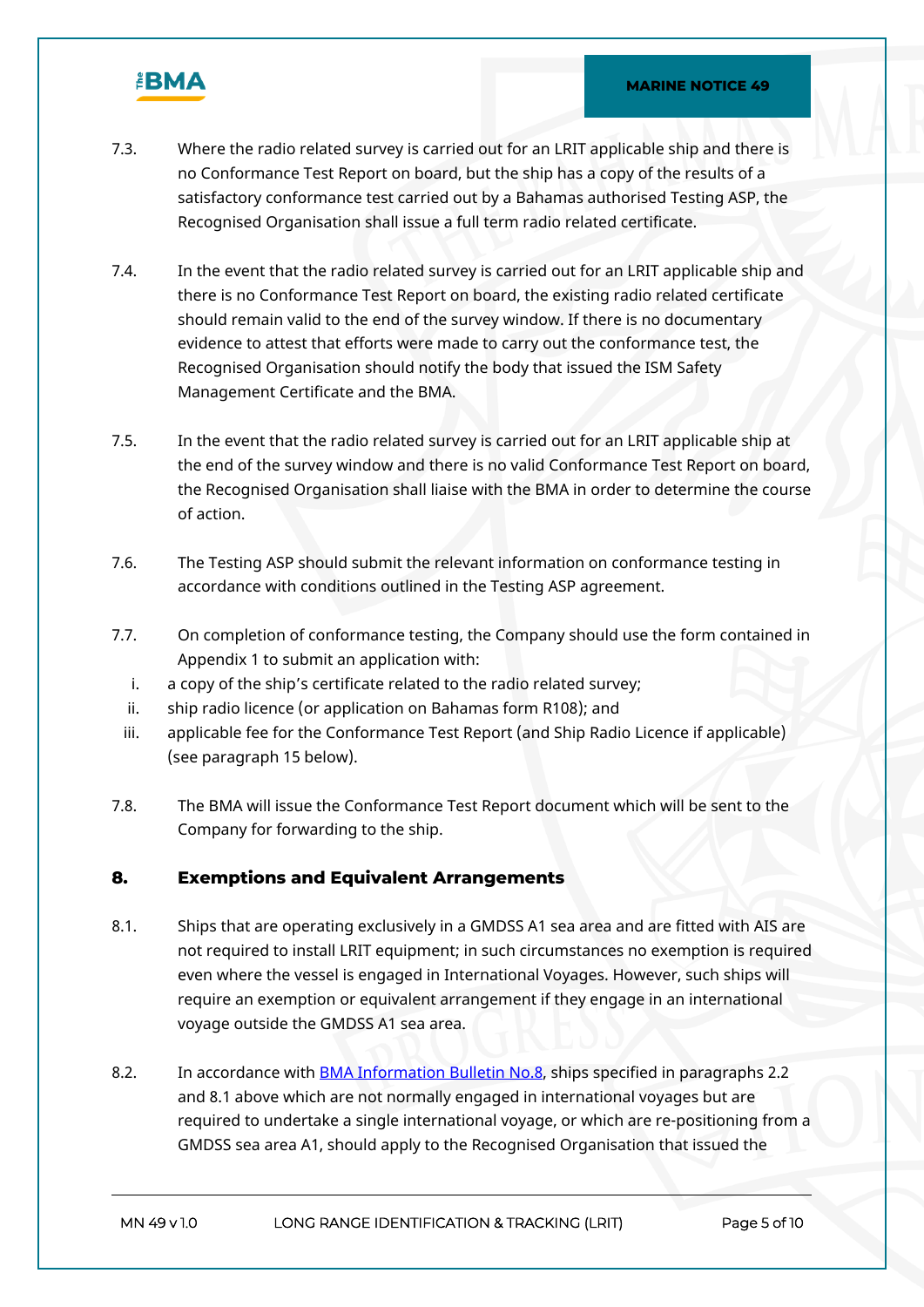

affected safety certificate for consideration of exemption or equivalence in accordance with the provisions of SOLAS regulations I/4, IV/3.1, IV/3.2 and V/3.

- 8.3. Any application for exemption or equivalence should include details of the proposed voyage including dates, length of voyage, port/place of departure and port/location of destination.
- 8.4. The Recognised Organisation will liaise with the BMA and if the exemption is granted or equivalent arrangement accepted, the BMA will authorise the Recognised Organisation accordingly and advise of any applicable conditions in order that the affected certificate can be duly annotated.
- 8.5. Ships applying for exemptions should note that, in accordance with MSC.1/Circ. 1295 Guidance for certain ship types which are required to transmit LRIT info on exemptions, equivalents and certain operational matters, there may be a requirement for the Company to submit the voyage plan (and any amendments) and/or to report at specified intervals to not only the government(s) of the State(s) where the ship is proceeding but also the government(s) of the coastal State(s) in whose waters the ship might be navigating, subject to those countries being entitled to the information in accordance with the requirements of SOLAS V/19-1. Details of all countries that are entitled to receive LRIT information, and the relevant point of contact, may be obtained from the BMA.
- 8.6. Applications for permanent exemptions for offshore units operating in a fixed location, such as FPSOs, are to be made direct to the BMA (lrit@bahamasmaritime.com). The exemption request should state the position of the unit (latitude/longitude) and the period of time that the unit will remain at the specified location. Where no period of time is stated, the exemption will be valid until the expiry date of the radio related certificate. A fee will be charged for the issue or reissue of each exemption (see paragraph 14).

#### **9. Change of flag and ships being taken permanently out of service**

- 9.1. Recognising the need to ensure a timely integration of a ship to The Bahamas data centre, companies intending to transfer a LRIT applicable ship to The Bahamas should provide the BMA with the following information:
	- i. Ship IMO number;
	- ii. current flag;
	- iii. the proposed date of transfer; and
- iv. a copy of the existing Conformance Test Report.
- 9.2. If the Testing ASP for the current flag is also authorised by The Bahamas, the company should instruct the Testing ASP to forward the LRIT conformance test results, in the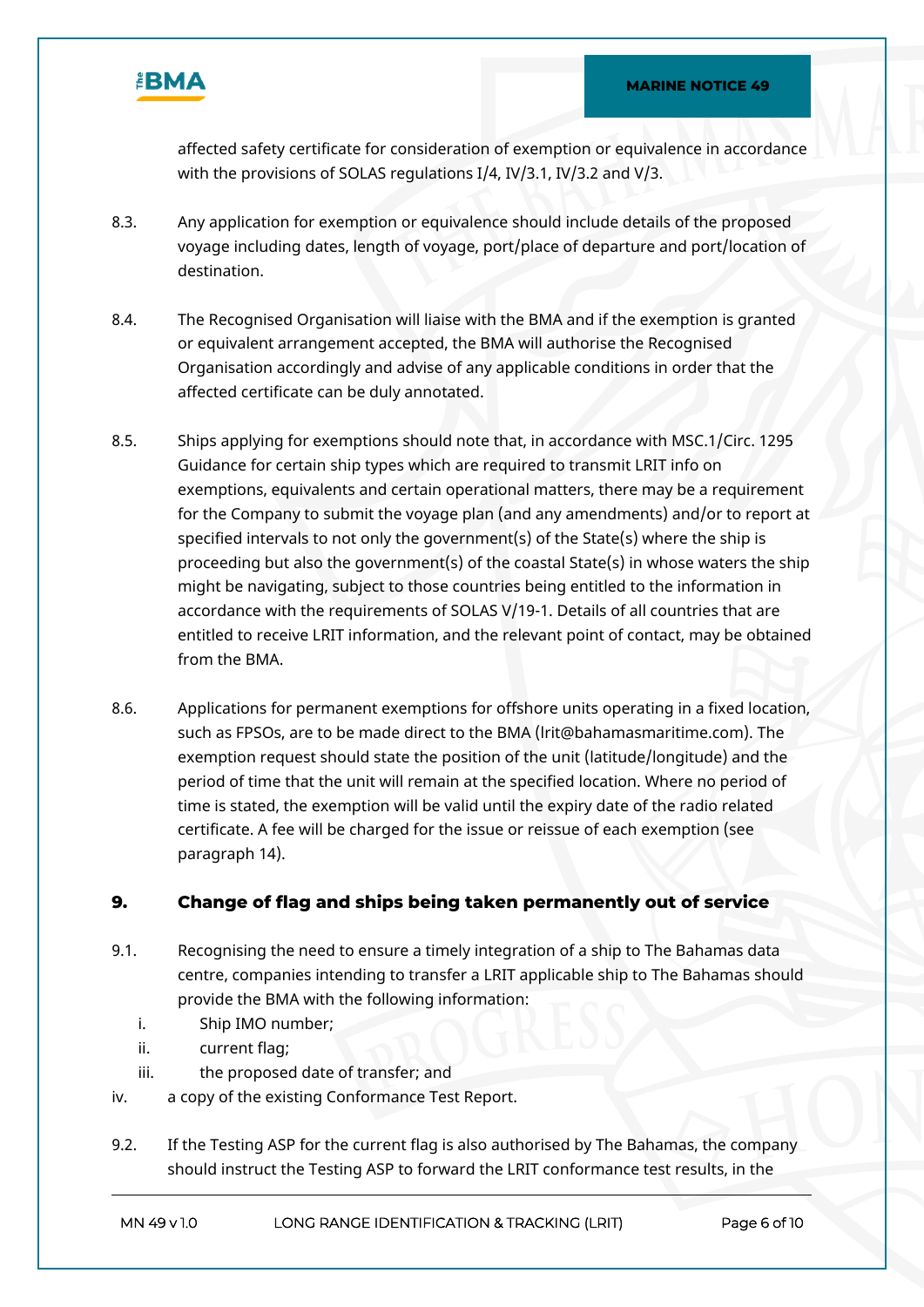

required format, to Fulcrum Maritime Systems Ltd (see paragraph 4) as the manager of The Bahamas LRIT Data Centre, in order to enable effective integration.

- 9.3. Companies should note that a change of flag may require a ship to undergo a new conformance test of the LRIT shipborne equipment where the Testing ASP is not authorized by The Bahamas. It should be noted that the time period for such conformance testing may be 48 hours and the ship does not have to be in port at the time of the test.
- 9.4. Where a ship is to be transferred from The Bahamas flag or will be permanently taken out of service, the company should promptly notify the BMA and settle all outstanding and pending matters in order to enable the timely deletion of the LRIT shipborne equipment from The Bahamas LRIT Data Centre.
- 9.5. As a ship has to be integrated to the Data Centre in order to transmit the required LRIT information, companies should note that the integration/decommissioning of LRIT shipborne equipment is critical to ensuring that affected ships are not delayed for failing to transmit LRIT information and/or transmitting incorrect information.

## **10. Self-propelled and non-self-propelled Mobile Offshore Units, offshore support vessels and Special Purpose Ships**

- 10.1. The Bahamas will be guided by the principles outlined in MSC.1/Circ.1295 in determining the application of the LRIT requirements for the following ships/units:
	- i. Self-propelled and non-self-propelled mobile offshore units, including Floating Liquefied Natural Gas Units (FLNG), Floating Storage and Regasification Units (FSRU), Floating Production, Storage & Offloading units (FPSO), Floating Storage Units (FSU), Single Buoy Moorings (SBM) and units issued with Bahamas Mobile Offshore Unit (MOU) certificates;
	- ii. Special Purpose Ships;
	- iii. Offshore Support vessels.
- 10.2. These ships/units should comply with the LRIT requirements if they are 300 gross tonnage or above, propelled by mechanical means, engaged on international voyages outside GMDSS sea area A1 or not fitted with AIS and engaged in voyages within GMDSS sea area A1.
- 10.3. Self-propelled and non-self-propelled units which are operating solely within the territorial waters of a country other than The Bahamas should liaise with the government of that country in order to provide information (position and expected time in location) on the ship/unit.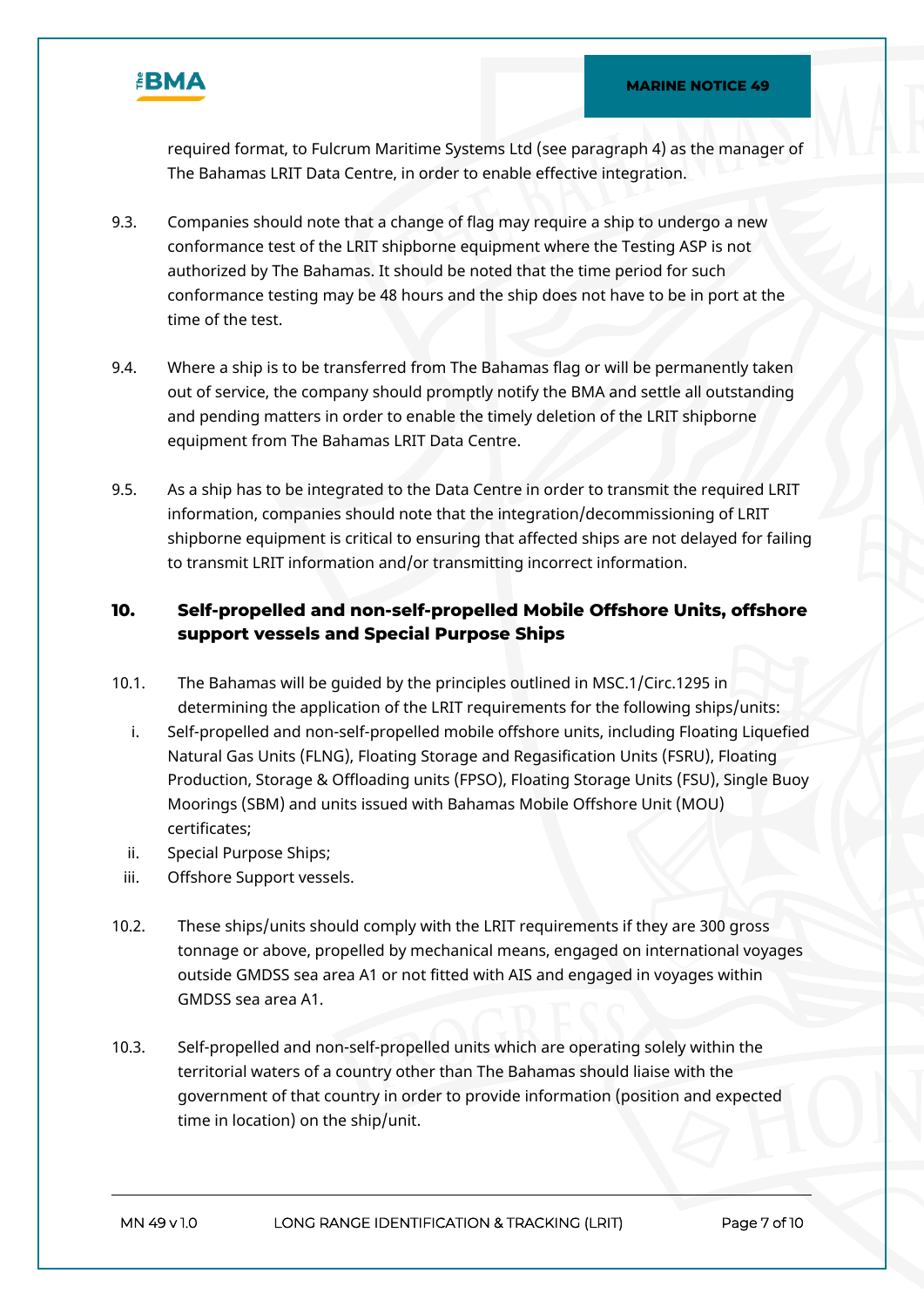

10.4. Self-propelled and non-self-propelled units which are fitted with LRIT equipment should notify the BMA when they are moored on site and the expected period that the unit will be moored, as the frequency of LRIT data may be reduced by the BMA. The BMA should then be notified when the unit is to undertake a voyage from the moored location. All notifications shall be recorded in the unit's Official Log Book.

#### **11. Failure of the LRIT Equipment**

- 11.1. The Master or CSO shall notify the BMA, Recognised Organisation and, if applicable, the port or coastal State authorities of any failure of the LRIT equipment.
- 11.2. In such cases, the notification shall be recorded in the ship's Official Log Book and all applicable parties shall be advised when the LRIT equipment has been restored to fully operational condition.
- 11.3. The BMA shall be advised when the LRIT equipment has been repaired in order that it can be re-integrated into the Bahamas LRIT Data Centre. Note that a new conformance test may be required.
- 11.4. The BMA and its Recognised ASP routinely monitor all LRIT transmissions. When the LRIT equipment on a ship is not reporting correctly, the BMA or its Recognised ASP will contact the Company to request investigation into the reasons. The BMA and its Recognised ASP can provide limited assistance with fault finding; however in some cases a service engineer visit or replacement of the LRIT equipment may be required. A new conformance test may also be required.
- 11.5. Persistent failure of the Company to rectify a situation where the LRIT equipment is not reporting correctly, after having been advised by the BMA or its Recognised ASP, may be regarded as an ISM non-conformity and may lead to additional audits.

#### **12. Suspension of transmission of LRIT information**

- 12.1. The Master or CSO shall notify the BMA in writing (lrit@bahamasmaritime.com) of the following circumstances that may warrant the LRIT equipment being switched off and reporting suspended:
	- i. ship is undergoing repairs, modifications or conversions in dry-dock/repair yard;
	- ii. ship is in port or is laid up for a period exceeding 7 days;
	- iii. circumstances where the ship is without electrical power for longer than 12 hours.
- 12.2. In such cases, the notification to the BMA [\(lrit@bahamasmaritime.com](mailto:lrit@bahamasmaritime.com)) shall include the estimated time that the equipment will be switched off and reporting suspended. Reporting will be automatically un-suspended at the Data Centre after the period specified in the initial notification, unless the BMA is advised otherwise.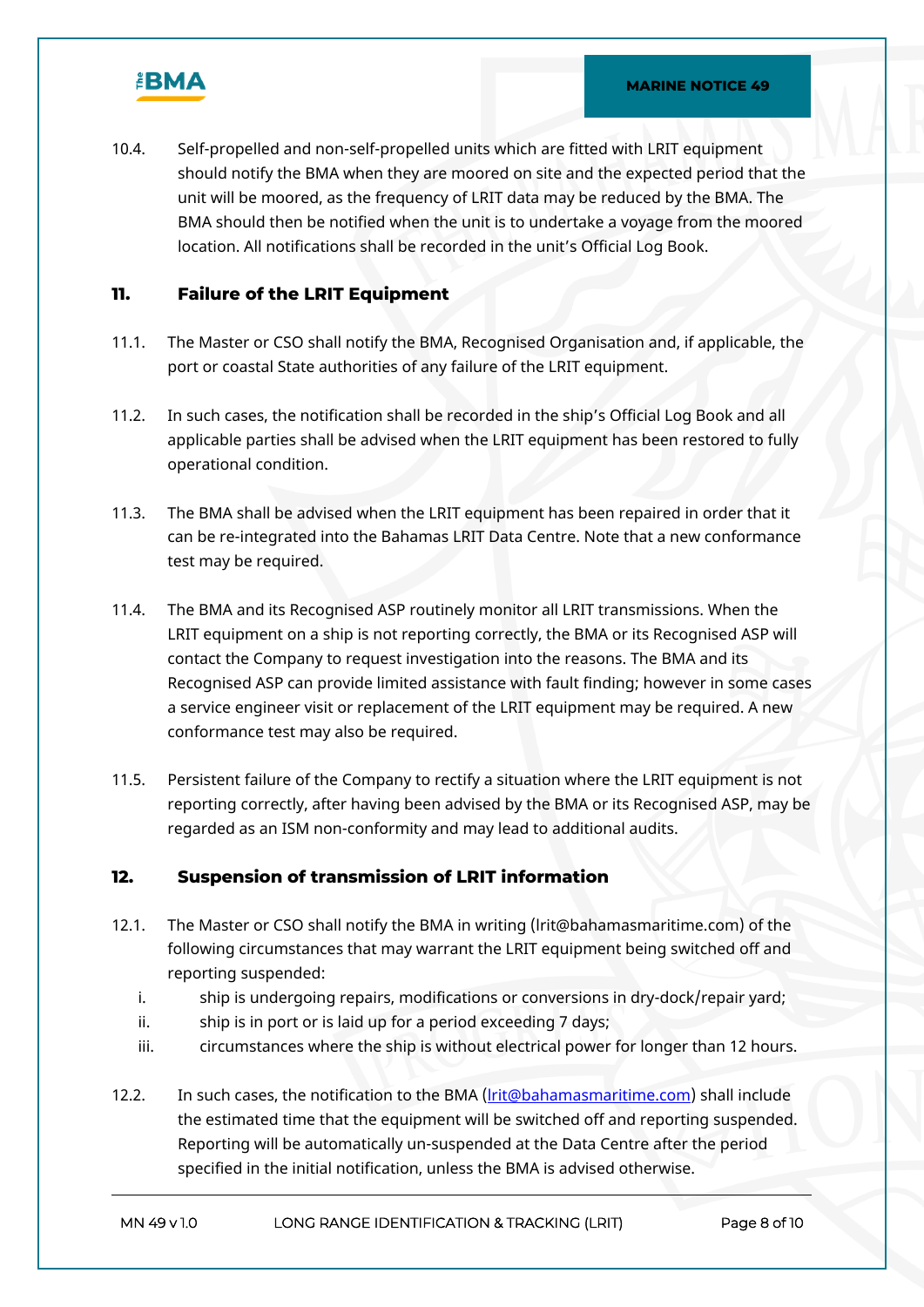

- 12.3. The notification and subsequent agreement by the BMA shall be recorded in the ship's Official Log Book.
- 12.4. The BMA shall be advised when the LRIT equipment is switched on in order that it can be re-integrated into the Bahamas LRIT Data Centre.
- 12.5. LRIT equipment must not be turned off either before entry into an area of risk or during transit of such an area. To ensure that Bahamian ships are implementing Best Management Practice, the BMA and the military forces use LRIT data to monitor compliance with the reporting schemes and verification of ship's position.

## **13. Ceasing or reducing the frequency of distribution of LRIT information by the Bahamas Maritime Authority**

13.1. The BMA will advise the relevant parties if it intends to cease the distribution of LRIT information and/or reduce the frequency or temporarily stop transmitting LRIT Information. The Master shall record such notification in the ship's Official Log Book.

#### **14. Fees**

14.1. Please refer to [Marine Notice 50.](https://www.bahamasmaritime.com/wp-content/uploads/2021/01/MN050-Fee-Schedule-v2.1-ID-877634.pdf)

#### **15. Queries**

15.1. Any queries related to this Notice should be referred to [lrit@bahamasmaritime.com](mailto:lrit@bahamasmaritime.com) or any BMA office.